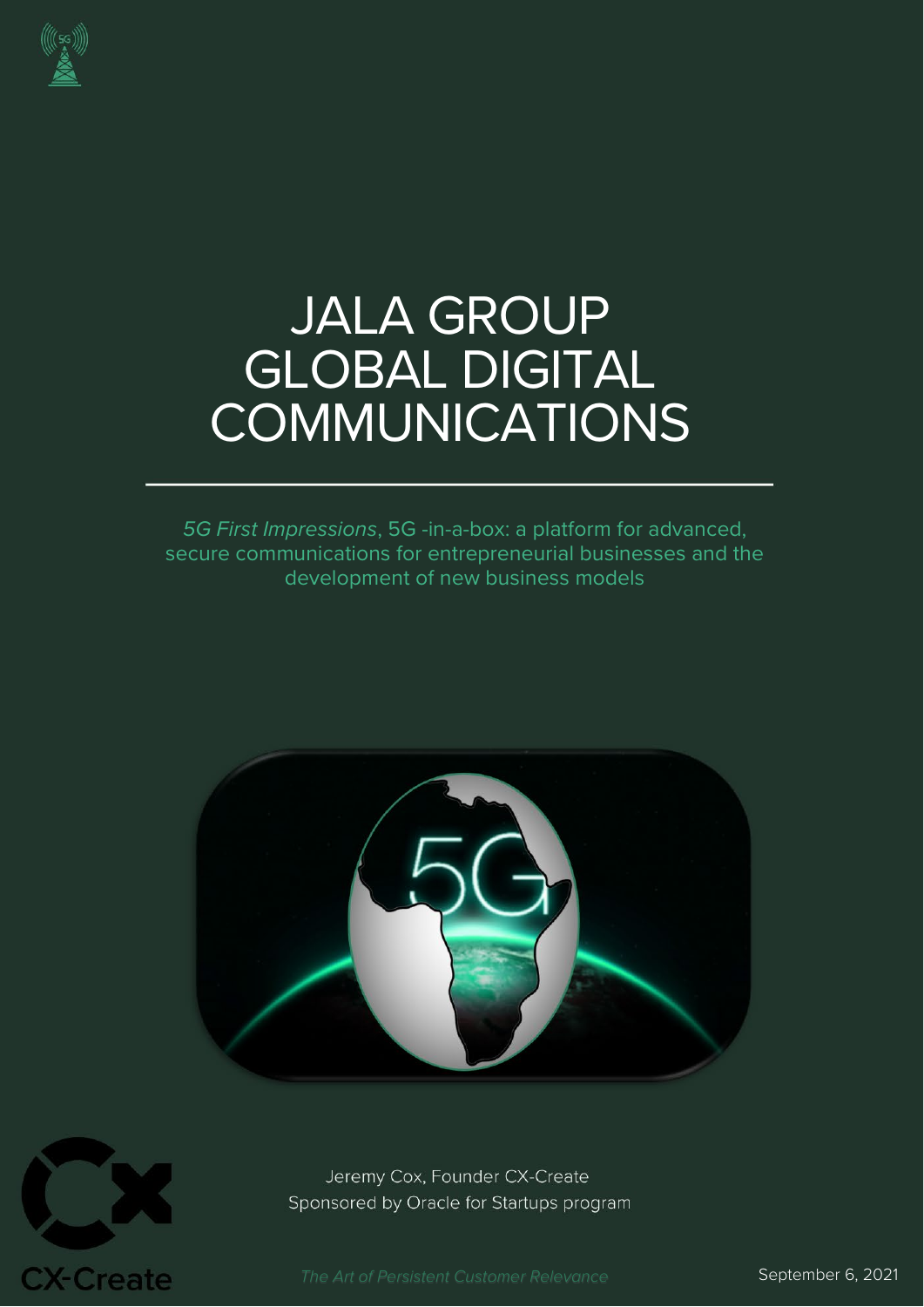# Contents

| Jala Group benefits from Oracle Cloud Infrastructure and the Oracle for Startups program4 |  |
|-------------------------------------------------------------------------------------------|--|
| Solution overview - 5G MVNO-in-a-box, provides flexibility at a lower cost 5              |  |
|                                                                                           |  |
|                                                                                           |  |
|                                                                                           |  |
|                                                                                           |  |
|                                                                                           |  |
|                                                                                           |  |
|                                                                                           |  |
|                                                                                           |  |
|                                                                                           |  |

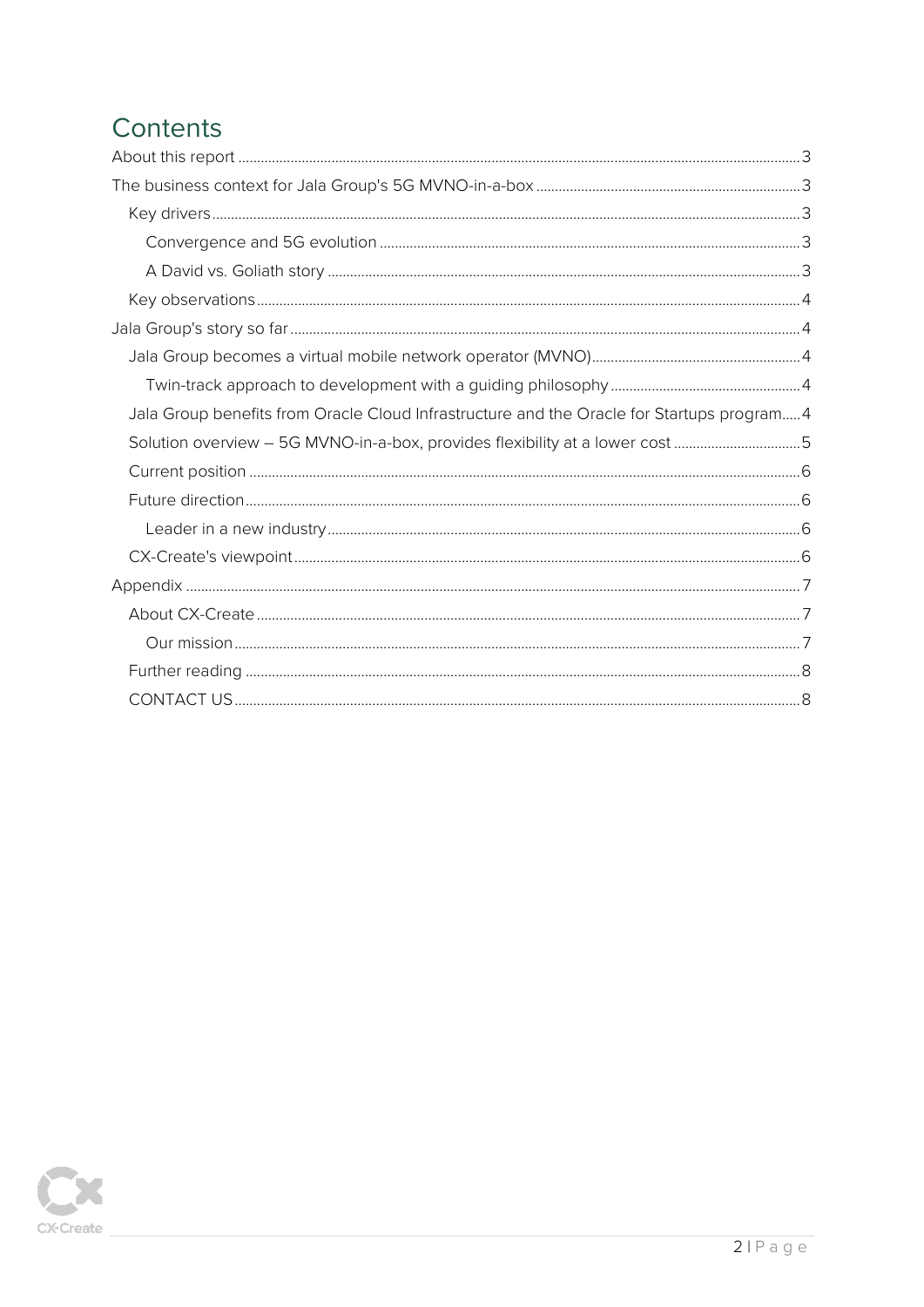## <span id="page-2-0"></span>About this report

Based on direct interviews with the founder, this brief report introduces [Jala Group Global](https://www.jalagroup.io/)  [Digital Communications,](https://www.jalagroup.io/) one of the many startups supported by the [Oracle for](http://www.oracle.com/startup) Startups program.

Jala Group is an exciting and innovative business aiming to democratize advanced 5G communications technologies with a 5G-in-a-box platform developed on the secondgeneration Oracle Cloud Infrastructure (OCI).

Early beneficiaries will be businesses in the UK. Jala's main co-founder, Andrew Ojwang Blackburn, Ugandan by birth and a British citizen, has ambitions to expand across the African continent before turning his attention to SE Asia. His goal is to help technologically underserved entrepreneurs compete on an even footing with contemporaries in leading economies, helping them create value for their businesses and in the communities they serve.

The theme for this month is around startups in the 5G communications sector and how they are innovating and changing the competitive landscape.

CX-Create is an independent IT industry analyst and advisory firm, and this report is sponsored by the Oracle for Startups program team.

## <span id="page-2-1"></span>The business context for Jala Group's 5G First Impressions - a 5G-in-a-box platform

#### <span id="page-2-2"></span>Key drivers

#### <span id="page-2-3"></span>Convergence and 5G evolution

The convergence of information and communications technologies has dramatically accelerated in recent years, creating new opportunities for those with the imagination and will to pursue them. In parallel, cloud-native computing, microservices, easier interoperability via the humble API, advances in AI, IoT, mixed reality, and blockchain provide opportunities to create and deliver new forms of value to customers in every industry. And now, 5G is beginning to make an impact, predominantly in wealthy economies where major telecommunications companies have already rolled out much of the required infrastructure. The multi-faceted role of 5G in B2B and B2C markets will be profound. However, irrespective of size, most businesses lack the technical expertise to grasp new opportunities.

#### <span id="page-2-4"></span>A David vs. Goliath story

Large companies with deep pockets will probably look to 5G communications providers or established consultancies and major systems integrators for help. Businesses with fewer resources in wealth and technical know-how and those in countries with underdeveloped communications infrastructure may miss out on these emerging opportunities.

It is against this background that Jala Group Global Digital Communications (JG GDC) was born. With the vision and ambition to tilt 5G advantage towards the technologically underrepresented and disadvantaged. In Blackburn's own words:

' We have the goal of disrupting the telecoms industry, being diverse through *and through, using our company to benefit everyone, not just the shareholders and leadership team.'*

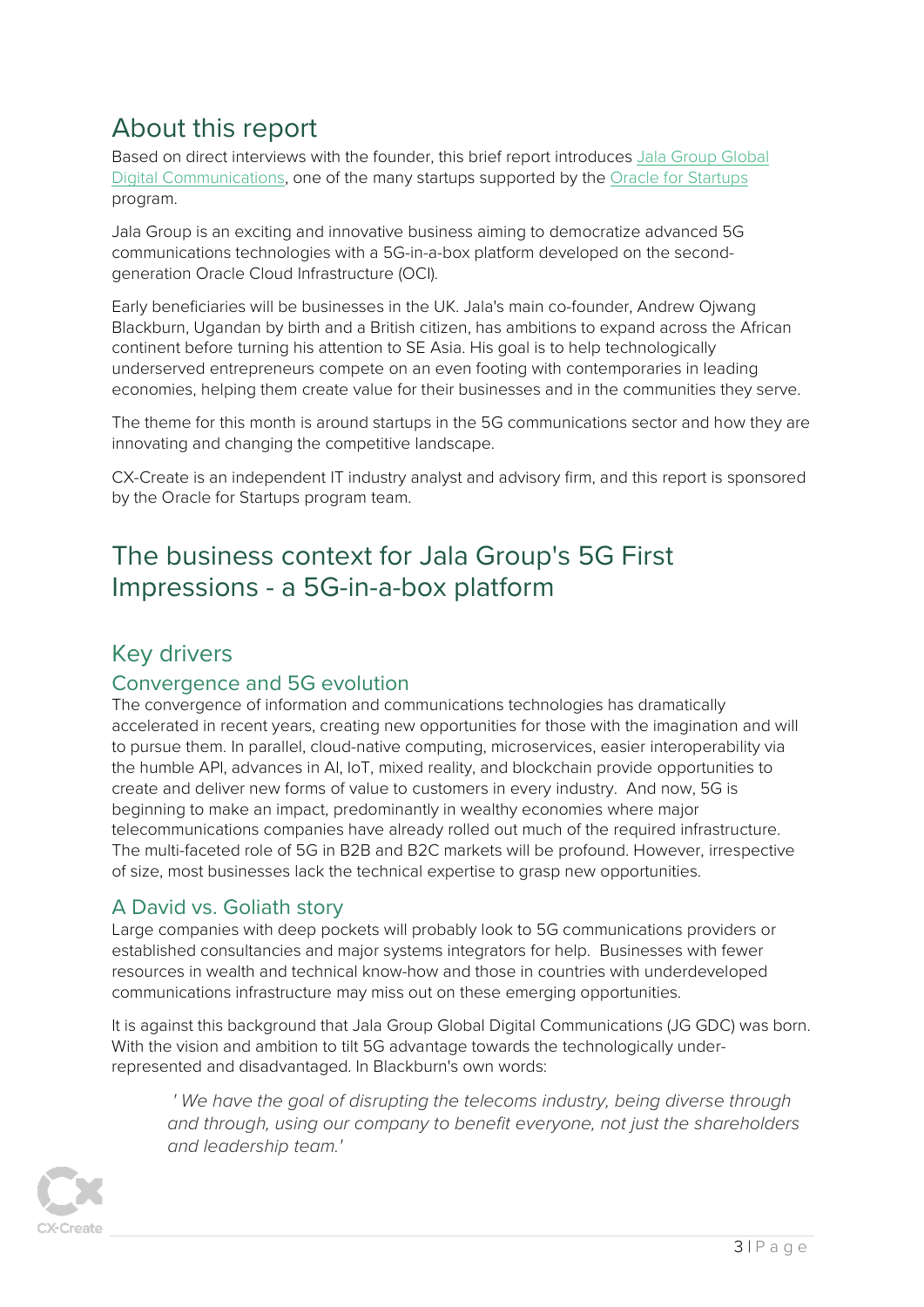### <span id="page-3-0"></span>Key observations

- Jala Group becomes a virtual mobile network operator (MVNO)
- Jala Group benefits from Oracle Cloud Infrastructure and the Oracle for Startups program
- Solution overview 5G First Impressions, a 5G-in-a-box platform providing flexibility at a lower cost
- The future is about expanding into new, underserved markets

# <span id="page-3-1"></span>Jala Group's story so far

#### <span id="page-3-2"></span>Jala Group becomes a virtual mobile network operator (MVNO)

The company was officially incorporated in November 2020, although the initial development of the business started in July the same year. Blackburn's expertise in communications comes from two decades of employment in major telecommunications companies.

Most commercial organizations rely heavily on proprietary technologies and advice from major providers whose recommendations were not always in the customer's interest. Blackburn felt that the Open Source Initiative (OSI) allied to cloud-based communications offers customers choice and the ability to combine applications and technologies to provide a more tailored solution for their needs.

#### <span id="page-3-3"></span>Twin-track approach to development with a guiding philosophy

Since its foundation, Jala Group has followed a twin-track path, offering its expertise to clients while simultaneously evolving into an MVNO, developing its 5G-in-a-box platform, due for launch in the UK towards the end of 2021.

As well as providing tailored advice based on the individual needs of each business, Jala Group's distinctive philosophy is both altruistic and ambitious: to make the world a better place to live, now and in the future. It is a philosophy in tune with a growing movement of people who share aspirations to make a positive difference in their lives and communities.

From a communications perspective, Blackburn's view is that in a digital-first world, businesses can no longer rely solely on the existing skills of their people and must consider the underlying technology to support their business goals. Nor, if they operate internationally, do they have the time or ability to negotiate rafts of contracts with multiple vendors in each country.

Blackburn's aim stated in the company's strapline is to make communications simple, effective, and effortless.

#### <span id="page-3-4"></span>Jala Group benefits from Oracle Cloud Infrastructure and the Oracle for Startups program

Having researched the market for suitable cloud infrastructure to support the development of its solution, Blackburn was attracted to Oracle Cloud Infrastructure (OCI) for five primary reasons:

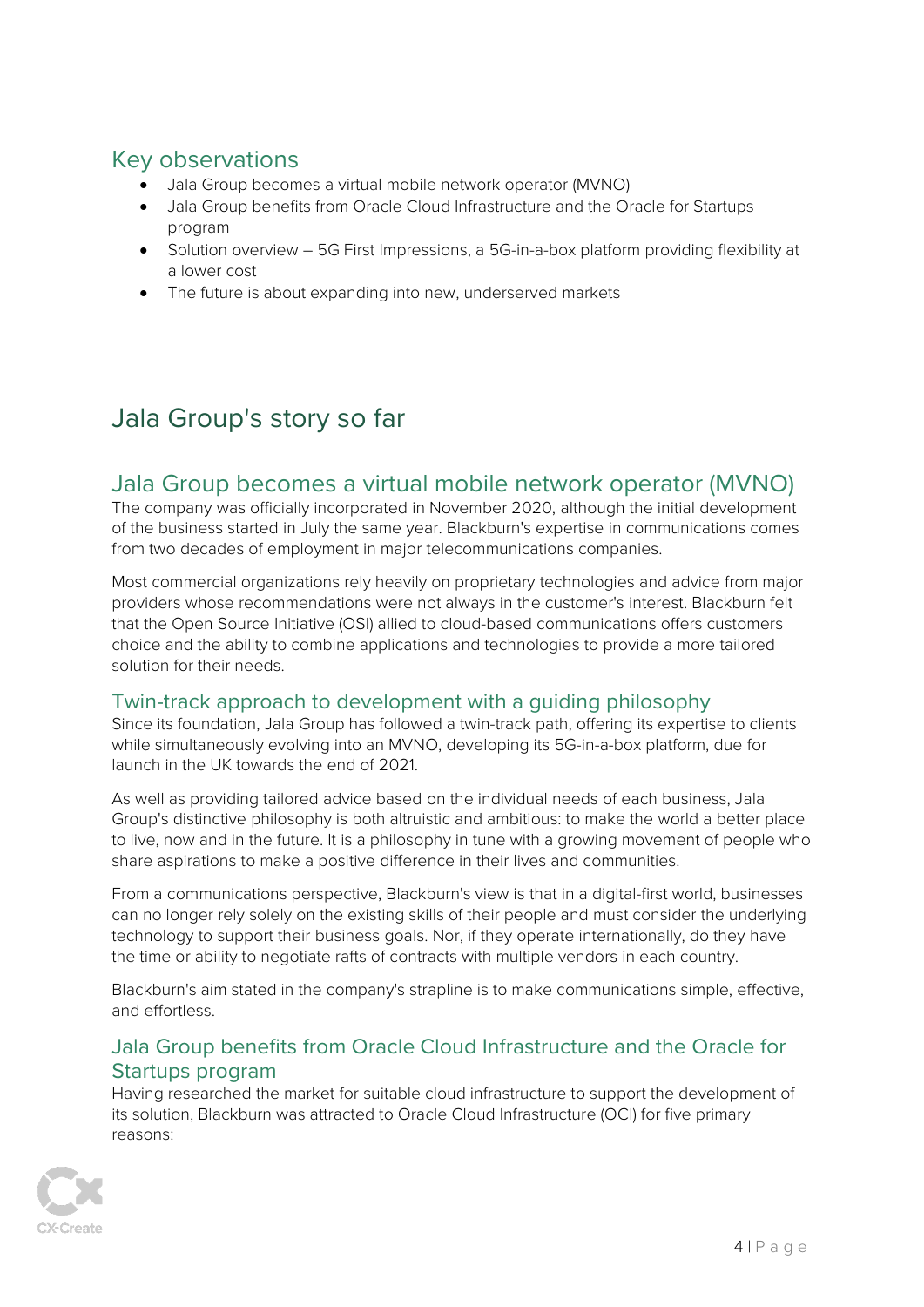- 1. The security and resilience of OCI, including its self-healing autonomous database
- 2. Global reach and data centers in every region allowing for unlimited growth and expansion into new territories
- 3. Scalability to support any workload
- 4. In his own words: 'hands down, I was blown away by the performance of OCI.'
- 5. Oracle 5G Core a critical component for 5G enablement

The Oracle for Startups program also provided additional incentives, not least a 70% discount for two years on joining the program. He has also benefitted from the attention and guidance of the Oracle for Startups team, who quickly alleviated any initial anxieties he had.

#### <span id="page-4-0"></span>Solution overview – 5G First Impressions, a 5G-in-a-box platform providing flexibility at a lower cost

Jala Group is putting its communications expertise to good use, creating a highly configurable 5G platform for businesses with its 5G-in-a-box, outlined in Figure 1.



#### FIGURE 1: 5G FIRST IMPRESSIONS - A 5G-IN-A-BOX PLATFORM. SOURCE: ADAPTED FROM JG GDC

Having opted to develop the 5G communications platform in a cloud-native and open-source environment, Jala Group uses Oracle Cloud Infrastructure and the vendor's 5G core in combination with critical communications infrastructure from Transatel, Ribbon, RingCentral, 8x8, SDWAN Solutions, and numerous other vendors.

Twilio provides a programmable platform addition to enable feature-rich telephony and IoT support. The initial platform will be optimized for gaming and farming, but eventually, options will be added to support other industry use-cases. Later this year, the main goal at launch will be to provide feature-rich telephony across all communications channels, internally and externally, in a modern and future-proof environment. It will also offer programmable and flexible customer engagement and collaboration tools easily configured to meet customers' needs.

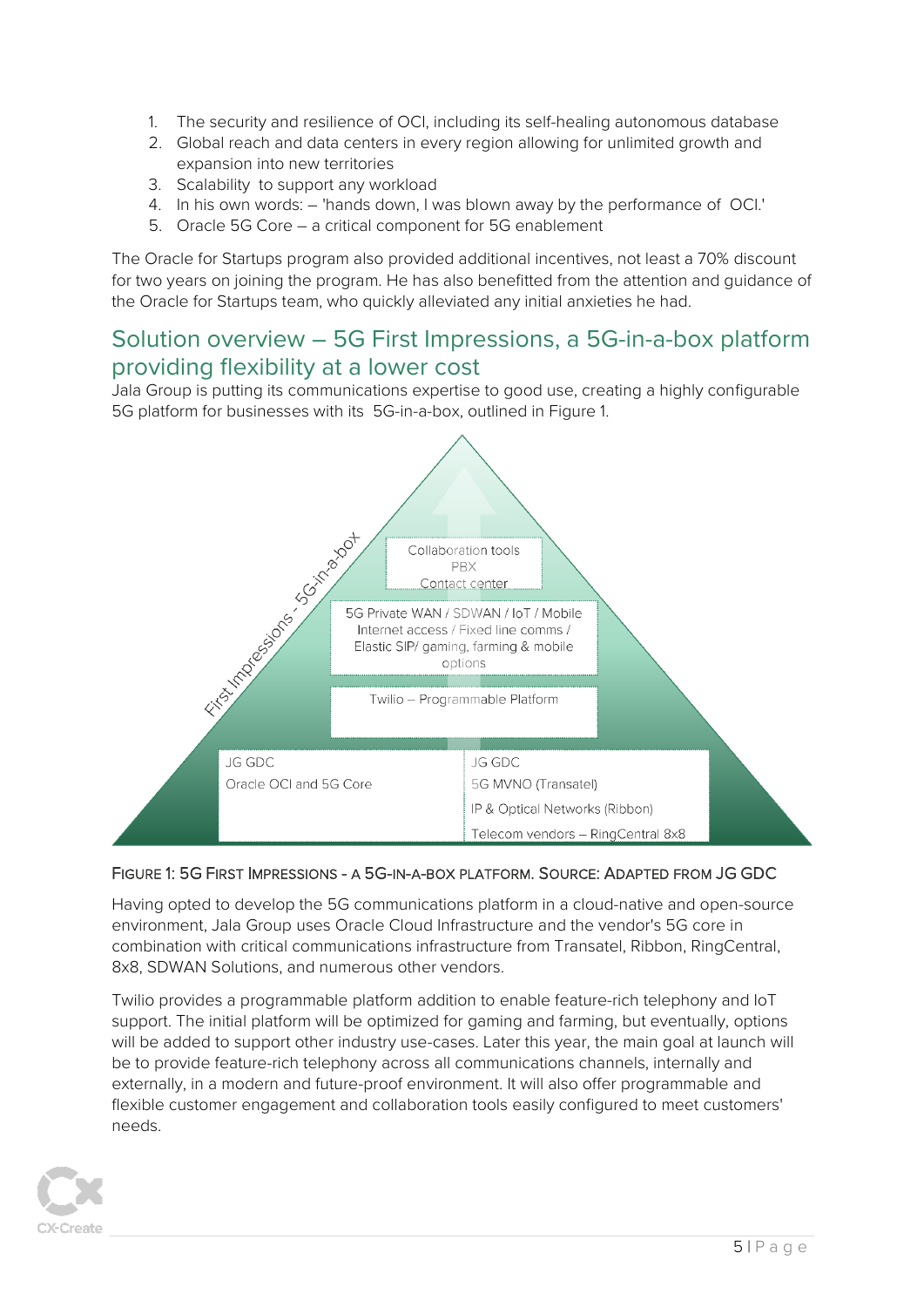Collaboration tools [SOC2, HIPAA and GDPR compliant] comparable to Zoom/Teams will be offered using an open-source approach to avoid proprietary technology entrapment and allow for continuous innovation. It will provide sovereignty over data and communications and reduce expenditure estimated by JG GDC at over 50% compared with other solutions in the marketplace.

#### <span id="page-5-0"></span>Current position

The company is at the early stages of its development and has yet to receive significant funding from investors. Today, Jala Group's revenue comes from the communications advisory services while the 5G platform is under development. However, once the platform is launched in the UK in the final quarter of 2021, it will be available for companies of all sizes, from startups to large enterprises, attracting investor interest.

A prototype solution is already being used to help doctors in GP practices struggling to manage the call volume for same-day appointments due to the Covid-19 pandemic. An automated booking system has been provided. Once proven at scale, this has the potential to solve the high volume, fixed outcome, and repetitive scenarios across industries.

#### <span id="page-5-1"></span>Future direction

The cloud-first architecture will make the platform attractive to businesses seeking to modernize and unify their communications and take advantage of 5G technologies to transform operations, create, deliver and monetize new services or enhance customer experiences. JG GDC will refine the 5G offering for small businesses seeking to grow rapidly and develop options to meet emerging market demand.

Over the coming 12 – 24 months, Jala Group will focus on the UK market. However, Blackburn is already preparing to support governments and entrepreneurs in Africa, currently an underserved market. To expand its platform development bandwidth, he has struck a partnership with Zwart Tech, a like-minded social impact business headquartered in the Netherlands. Zwart Tech helps companies building distributed development teams, sourcing the most talented software engineers in Africa.

Blackburn aims to make Jala Group a [B-Corp-certified](https://bcorporation.uk/about-b-corps) company within 12 months. The B-Corp movement started in the UK to promote more inclusive and socially responsible businesses. This is something that Blackburn and his leadership team take very seriously.

Beyond Africa, other underserved markets in his sights include South East Asia.

#### <span id="page-5-2"></span>Leader in a new industry

Blackburn has ambitions to grow the business massively and is aiming to reach \$35Bn by 2027. Once his 5G platform is proven, the next progression is to move into the field of quantum communications and security, protecting information channels against eavesdropping through quantum cryptography.

## <span id="page-5-3"></span>CX-Create's viewpoint

There is no doubting Blackburn's enthusiasm, ambition, and philosophical zeal. The next twelve months will be a proving ground for the company. By taking advantage of the Oracle for Startups program, future mentoring support, creative partnerships with complementary technology vendors, and its collaboration with Zwart Tech, we expect Jala Group to succeed.

The company should also consider taking advantage of the UK Government's push to support innovative startups through Innovate UK. Oracle introductions to VCs may also prove invaluable in securing investment for the next stage of the company's growth.

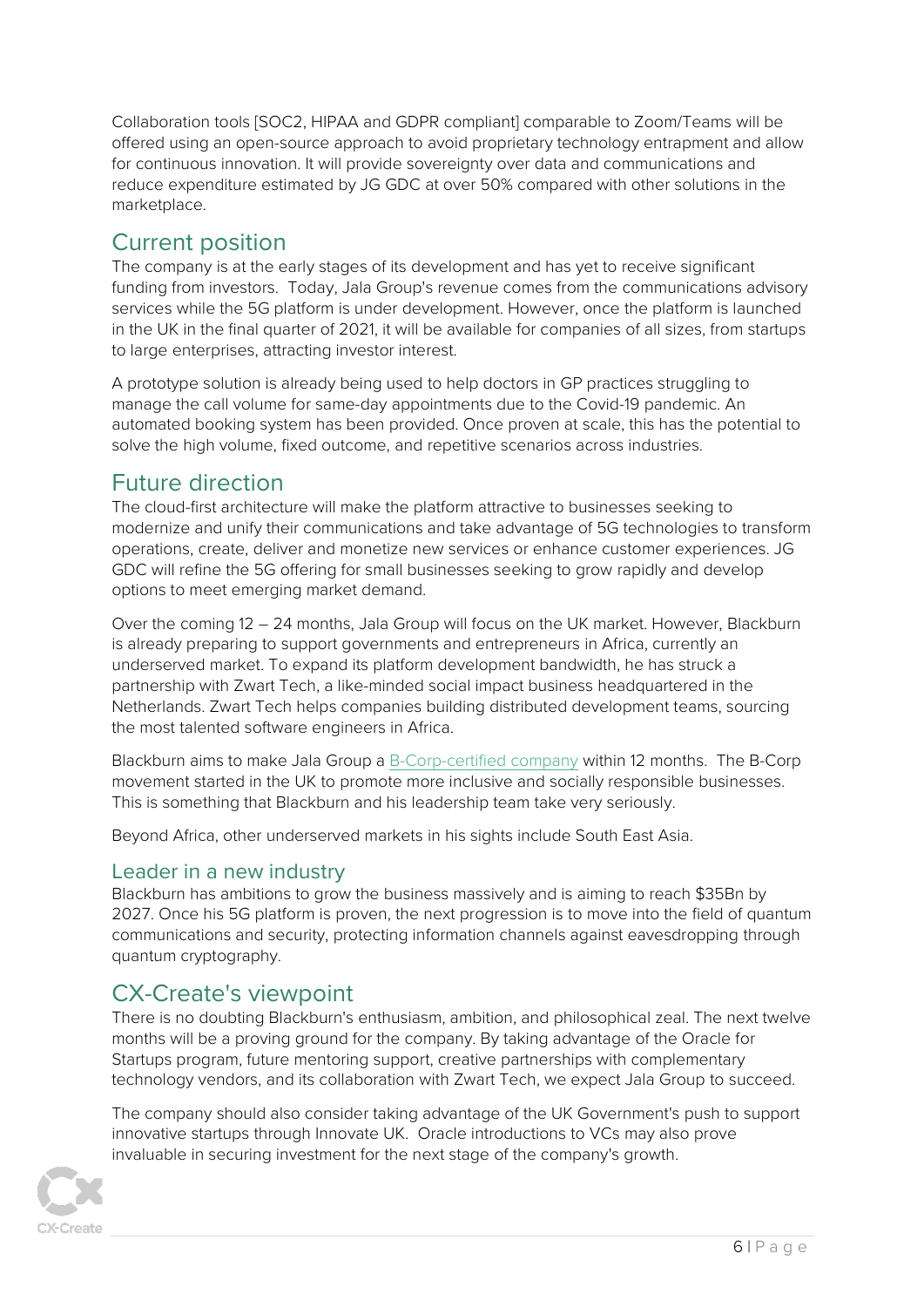#### Summary details **Table 1: Fact sheet**

| <b>Solution name</b>               | 5G First Impressions                                                             | <b>Solution category</b> | 5G platform for<br>businesses                             |
|------------------------------------|----------------------------------------------------------------------------------|--------------------------|-----------------------------------------------------------|
| <b>Key industries</b>              | Any                                                                              | Geographies              | UK and eventually<br>Africa and SE Asia                   |
| <b>Deployment</b><br>model         | <b>SaaS</b>                                                                      | <b>Licensing basis</b>   | Subscription                                              |
| Size of<br>organizations<br>served | Small and medium<br>enterprises to begin with,<br>larger as the company<br>grows | Go-to-market<br>model    | <b>Direct</b>                                             |
| Number of<br>employees             | 3                                                                                | <b>Key partnerships</b>  | Oracle, Twillio,<br>RingCentral,<br>Ribbon, Zwart<br>Tech |
| <b>URL</b>                         | https://www.jalagroup.io/                                                        | HQ                       | Manchester, UK                                            |

# <span id="page-6-0"></span>Appendix

## <span id="page-6-1"></span>About CX-Create

Jeremy Cox founded CX-Create Limited in January 2021, a former principal analyst at Omdia (formerly Ovum) focused on customer engagement strategies and platforms.

He is recognized by major CX vendors, clients, and former colleagues as a leading thinker in customer experience and engagement. Formative experiences in the 1990s at IBM convinced him of the critical importance of understanding the business world from the outside-in. These insights were put to practical use in his former roles as a principal CRM consultant at KPMG Consulting and as an independent consultant supporting public and private sector organizations.

#### <span id="page-6-2"></span>Our mission

CX-Create's mission is to help enterprises and the vendors that serve them remain relevant. The company's primary focus is to track and understand the constantly evolving customer experience world and share those insights with clients. Continuous innovation is also an